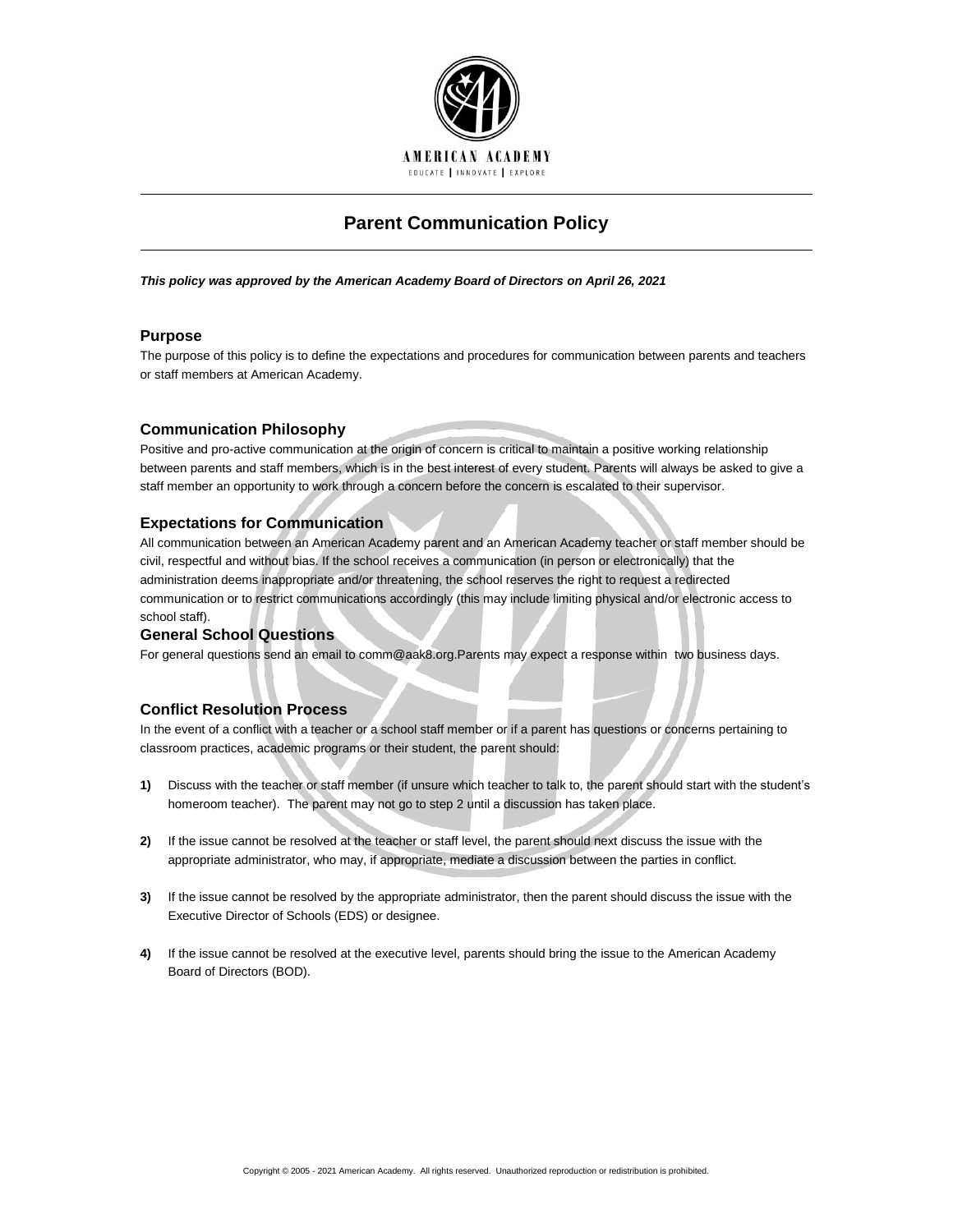### **Policy Suggestions or New Program Ideas**

For suggested changes, additions or policy-related complaints as well as ideas for new programs or policies:

- **1)** Submit your input to the Executive Director of Schools (EDS). The EDS may decide to draft a policy change or new program proposal for the Board of Directors.
- **2)** If the EDS does not feel a policy change is warranted, the parent may escalate the issue directly to the Board of Directors.
- **3)** Prior to consideration, the BOD may request more information from the EDS or the parent, or refer to another advisory committee for further development and analysis. If so, the committee will investigate the feasibility and advisability of the recommendation and provide a report to the BOD in a timely manner.
- **4)** The BOD will then vote on the recommendation.

## **Policy Questions**

**1)** Submit your question to Communications [\(comm@aak8.org\)](mailto:comm@aak8.org).You will be contacted within two business days with the answer to your question or a referral on where to find the answer.

## **Social Media**

American Academy respects the right of every individual to express themselves on social media. Social media can provide a productive arena for all of us to communicate a variety of beliefs and points of view that help enhance our free society and communities. This applies to furthering American Academy's mission and beliefs as well.

Unfortunately, some social media activity has replaced civil, direct person-to-person conversation geared toward problemsolving. Given this, American Academy respectfully requests that anyone looking to express a major question or concern about an American Academy program, policy, or procedure first follow the communication protocol discussed above. Doing so provides American Academy a fair and reasonable opportunity to resolve the issue for you and your child.

In addition, the short form of social media can sometimes facilitate incomplete or inaccurate information about something American Academy has done or implemented. Sometimes, such limited information may cause a concern for those reading it. Where this happens, American Academy also respectfully requests that any such concern be communicated to the appropriate administrator so that they may fairly and reasonably address it.

American Academy welcomes the robust conversation that social media facilitates. Used responsibly, it will help all of our staff and families to produce the best possible school environment for each of our students.

### **Exit Procedures**

Should an American Academy family choose to leave the school for any reason, the following process must be followed in order for the school to strive for continual improvement and to learn from that family's experience:

**1)** Upon notification of disenrollment, the registrar will give the parent an exit interview form to complete. The parent will also be given the option to meet with the EDS and/or Principal.

Parent Communication Policy, Approved April 26, 2021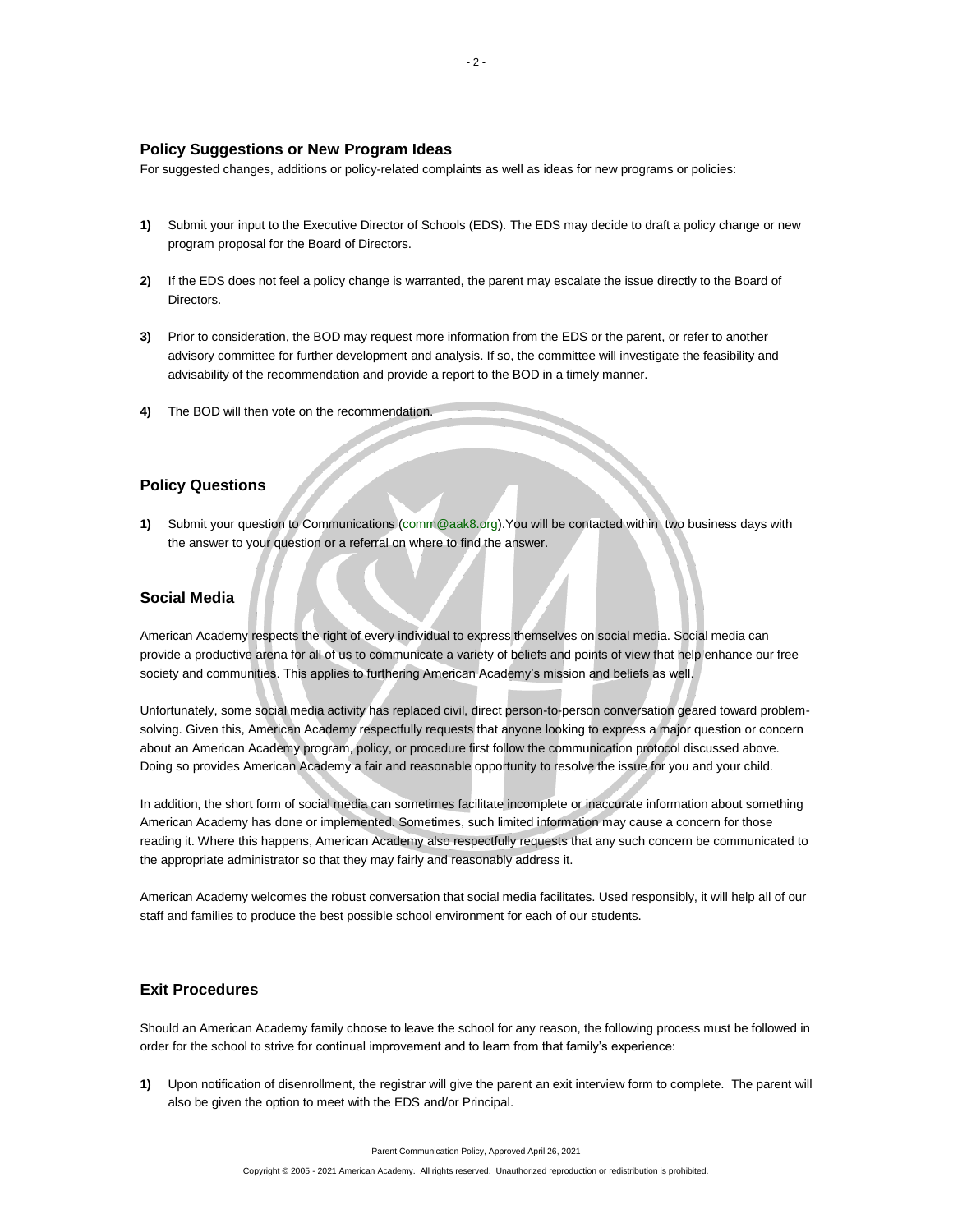**2)** The EDS and/or Principal will meet if requested, and will complete and file the exit interview form if returned.

\* \* \* \* \* \* \* \* \* \* \* \* \* \* \* \* \* \* \* \* \* \* \* \* \* \* \* \* \* \* \* \* \* \* \* \* \* \* \* \* \* \* \* \* \* \* \* \* \* \* \* \* \* \* \* \* \* \* \* \* \* \* \* \* \* \* \* \* \* \* \* \* \* \* \* \* \* \*

#### **POLICY HISTORY**

*Original:* approved by the BOD on October 3, 2005 *Revision 1*: approved by the BOD on March 6, 2006 *Revision 2*: approved by the BOD on November 15, 2007 *Revision 3*: approved by the BOD on May 20, 2009 *Revision 4*: approved by the BOD on January 21, 2010 *Revision 5*: approved by the BOD on August 17, 2010 *Revision 6*: approved by the BOD on January 18, 2011 *Revision 7*: approved by the BOD on August 17, 2011 *Revision 8*: approved by the BOD on April 5, 2014 *Revision 9*: approved by the BOD on July 11, 2017 *Revision 10*: approved by the BOD on February 12, 2019 *Revision 11*: approved by the BOD on December 17, 2019 *Revision 12*: approved by the BOD on April 26, 2021

#### **SUMMARY OF REVISION 1**

- **1)** Addition of Questions or Concerns Pertaining to Classroom Practices or Academic Program
- **2)** Addition of Exit Procedures
- **3)** Clarification that the PAB is not an outlet for personal conflicts

#### **SUMMARY OF REVISION 2**

Clarification on weekly folders

#### **SUMMARY OF REVISION**

Clarification of the role of the PAB

#### **SUMMARY OF REVISION 4**

Insertion of the Dean of Students

### **SUMMARY OF REVISION 5**

Clarify the role of the student

#### **SUMMARY OF REVISION 6**

Insertion of paragraph on respectful communication

### **SUMMARY OF REVISION 7**

Simplification of process

#### **SUMMARY OF REVISION 8**

Titles corrected and Exit Procedures simplified.

### **SUMMARY OF REVISION 9**

Conflict resolution- changed person to contact after teacher to "supervisor" Contact Emails removed and replaced with direction to go to the website for contact email Registrar added in Exit Procedures

Parent Communication Policy, Approved April 26, 2021